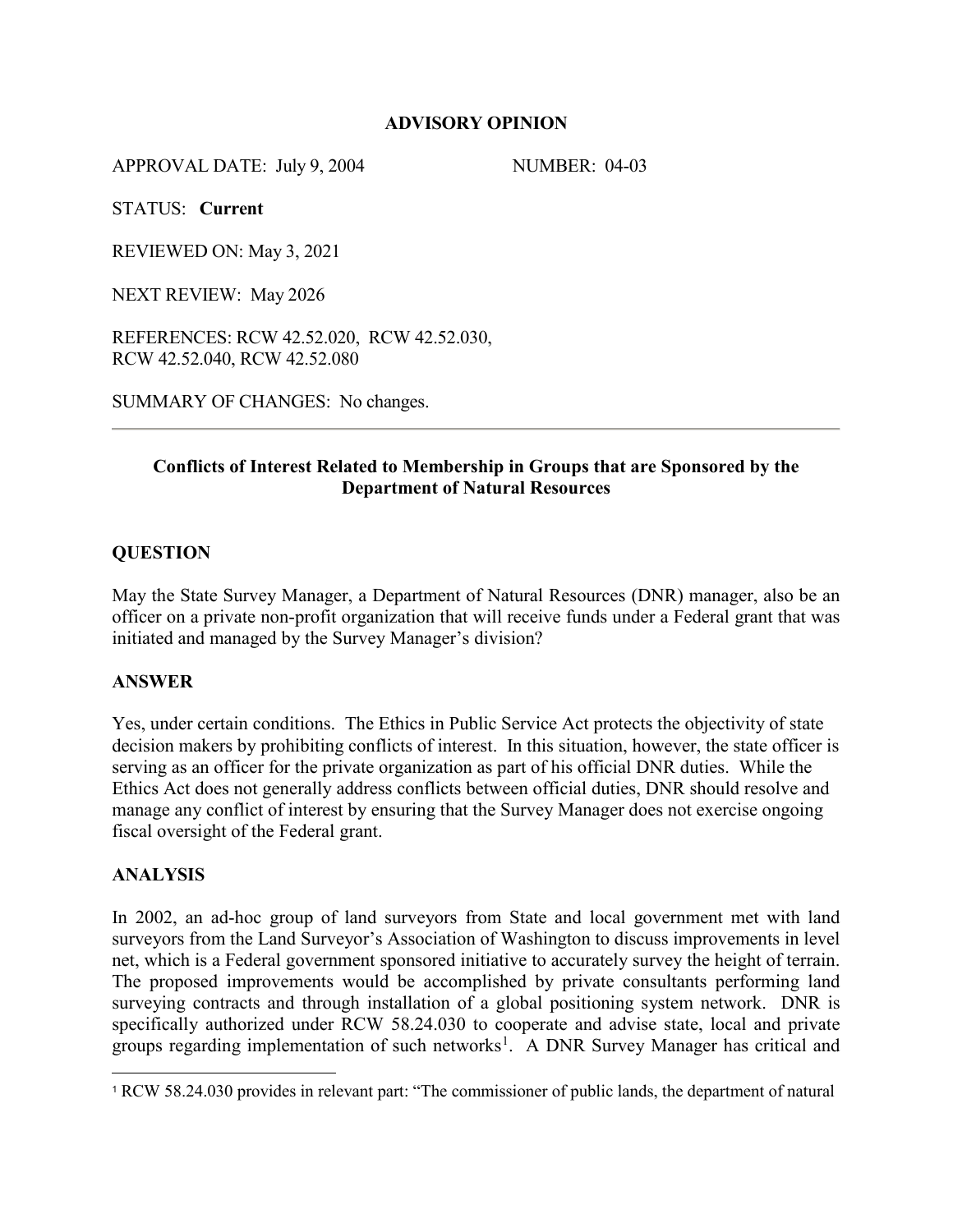unique expertise in this technology. After meeting, the ad-hoc group of land surveyors decided to request support from the Federal government through appropriations from the National Geodetic Survey.

The ad-hoc group, including DNR employees and the Survey Manager, secured Federal grant funding for the project in State Fiscal Year 2005. The project would managed by DNR as a pass-through to a newly formed non-profit organization called the Spatial Reference Center of Washington (SRCW). The grant program deliverables require planning and prioritization and the actual work must be contracted to private land surveyors. Direction to SRCW regarding grant program deliverables and land surveyor qualifications is provided by a Board of Directors called the Spatial Reference Council. DNR has a permanently appointed chair on the Executive Committee of the Council and the Survey manager was appointed as DNR's representative. SRCW bylaws designate that council positions are not compensated.

DNR intends to award any federal grant funds to SRCW under a Cooperative Agreement with SRCW that will be in place before the grant funds are received. The Survey manager participated in development of that one-year agreement. A Grant Fund Manager who works under the direction of the Engineering Division Manager who is the Survey Manager's supervisor, will provide ongoing fiscal management of the grant funds. Normally the grant manager is supervised by the Survey Manager, however, this employee will report directly to the Division Manager.

The Ethics in Public Service Act (Ethics Act) requires that state decision makers be objective in their official decisions. The Ethics Act protects that principle by prohibiting conflicts of interest. In addition, the Ethics Act encourages agencies to resolve or manage conflicts of interest. For example, the Ethics Act prohibits state employees from having interests, or engaging in professional activities, that are in conflict with the proper discharge of their official duties. RCW 42.52.020 provides that:

No state officer or state employee may have an interest, financial or otherwise, direct or indirect, or engage in a business or transaction or professional activity, or incur an obligation of any nature, that is in conflict with the proper discharge of the state officer's or state employee's official duties.

The Ethics Act also prohibits state officers and employees from participating in transactions between the state and an outside organization of which the state officer or employee is an officer or employee. RCW 42.52.030(2) provides in relevant part:

No state officer or state employee may participate in a transaction involving the state in his or her official capacity with a person of which the officer or employee

 $\overline{a}$ 

resources, and the advisory board are authorized to cooperate and advise with various departments and subdivisions of the state, counties, municipalities, and resisted engineers or land surveyors of the state for the following purposes: …

<sup>(4)</sup> For promotion of the use of the level net as established by the United States coast and geodetic survey."